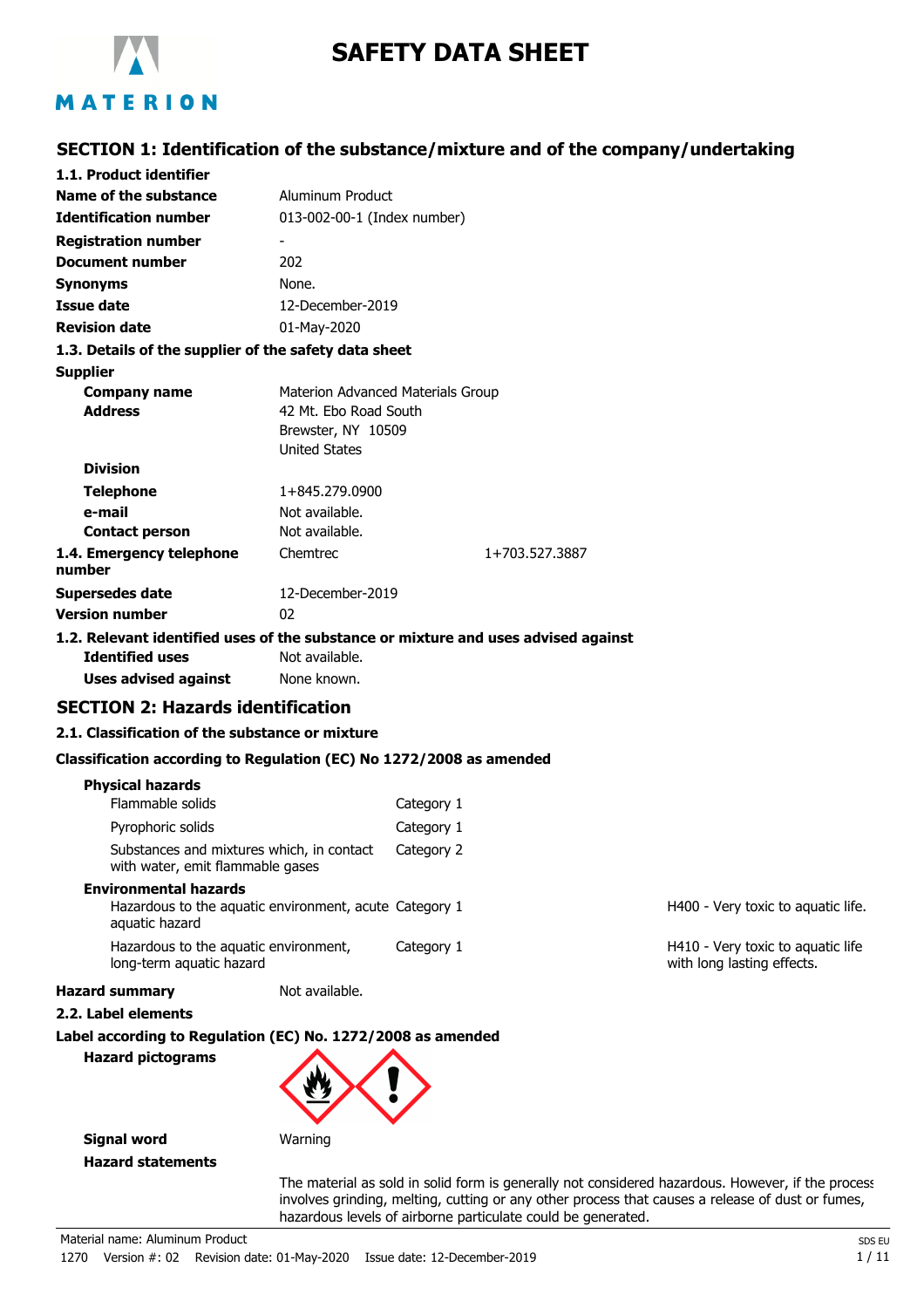| H400                                     | Very toxic to aquatic life.                                                                         |
|------------------------------------------|-----------------------------------------------------------------------------------------------------|
| H410                                     | Very toxic to aquatic life with long lasting effects.                                               |
| <b>Precautionary statements</b>          |                                                                                                     |
| <b>Prevention</b>                        |                                                                                                     |
| P <sub>273</sub>                         | Avoid release to the environment.                                                                   |
| <b>Response</b>                          |                                                                                                     |
| P391                                     | Collect spillage.                                                                                   |
| <b>Storage</b>                           | Not available.                                                                                      |
| <b>Disposal</b>                          |                                                                                                     |
| P501                                     | Dispose of contents/container in accordance with local/regional/national/international regulations. |
| <b>Supplemental label</b><br>information | None.                                                                                               |
| 2.3. Other hazards                       | None known.                                                                                         |
|                                          | <b>SECTION 3: Composition/information on ingredients</b>                                            |

### **3.1. Substances**

**General information**

**personnel**

**responders**

| <b>Chemical name</b>   | $\frac{0}{0}$                                  | No.                    | CAS-No. / EC REACH Registration No. Index No. |                      | <b>Notes</b> |
|------------------------|------------------------------------------------|------------------------|-----------------------------------------------|----------------------|--------------|
| Aluminium              | $99 - 100$                                     | 7429-90-5<br>231-072-3 | $\overline{\phantom{0}}$                      | $013 - 002 - 00 - 1$ |              |
| <b>Classification:</b> | Aquatic Acute 1; H400, Aquatic Chronic 1; H410 |                        |                                               |                      |              |
|                        |                                                |                        |                                               |                      |              |

## **SECTION 4: First aid measures**

| <b>General information</b>                                                                 | Not available.                                                           |
|--------------------------------------------------------------------------------------------|--------------------------------------------------------------------------|
| 4.1. Description of first aid measures                                                     |                                                                          |
| <b>Inhalation</b>                                                                          | Not available.                                                           |
| <b>Skin contact</b>                                                                        | Not available.                                                           |
| Eye contact                                                                                | Not available.                                                           |
| <b>Ingestion</b>                                                                           | Not available.                                                           |
| 4.2. Most important<br>symptoms and effects, both<br>acute and delayed                     | Not available.                                                           |
| 4.3. Indication of any<br>immediate medical attention<br>and special treatment<br>needed   | Not available.                                                           |
| <b>SECTION 5: Firefighting measures</b>                                                    |                                                                          |
| <b>General fire hazards</b>                                                                | Not available.                                                           |
| 5.1. Extinguishing media                                                                   |                                                                          |
| <b>Suitable extinguishing</b><br>media                                                     | DRY sand, sodium chloride powder, graphite powder or Met-L-X powder.     |
| <b>Unsuitable extinguishing</b><br>media                                                   | Not available.                                                           |
| 5.2. Special hazards arising<br>from the substance or<br>mixture                           | Not available.                                                           |
| 5.3. Advice for firefighters<br><b>Special protective</b><br>equipment for<br>firefighters | Not available.                                                           |
| <b>SECTION 6: Accidental release measures</b>                                              |                                                                          |
|                                                                                            | 6.1. Personal precautions, protective equipment and emergency procedures |
| For non-emergency                                                                          | Not available.                                                           |

**For emergency** Not available.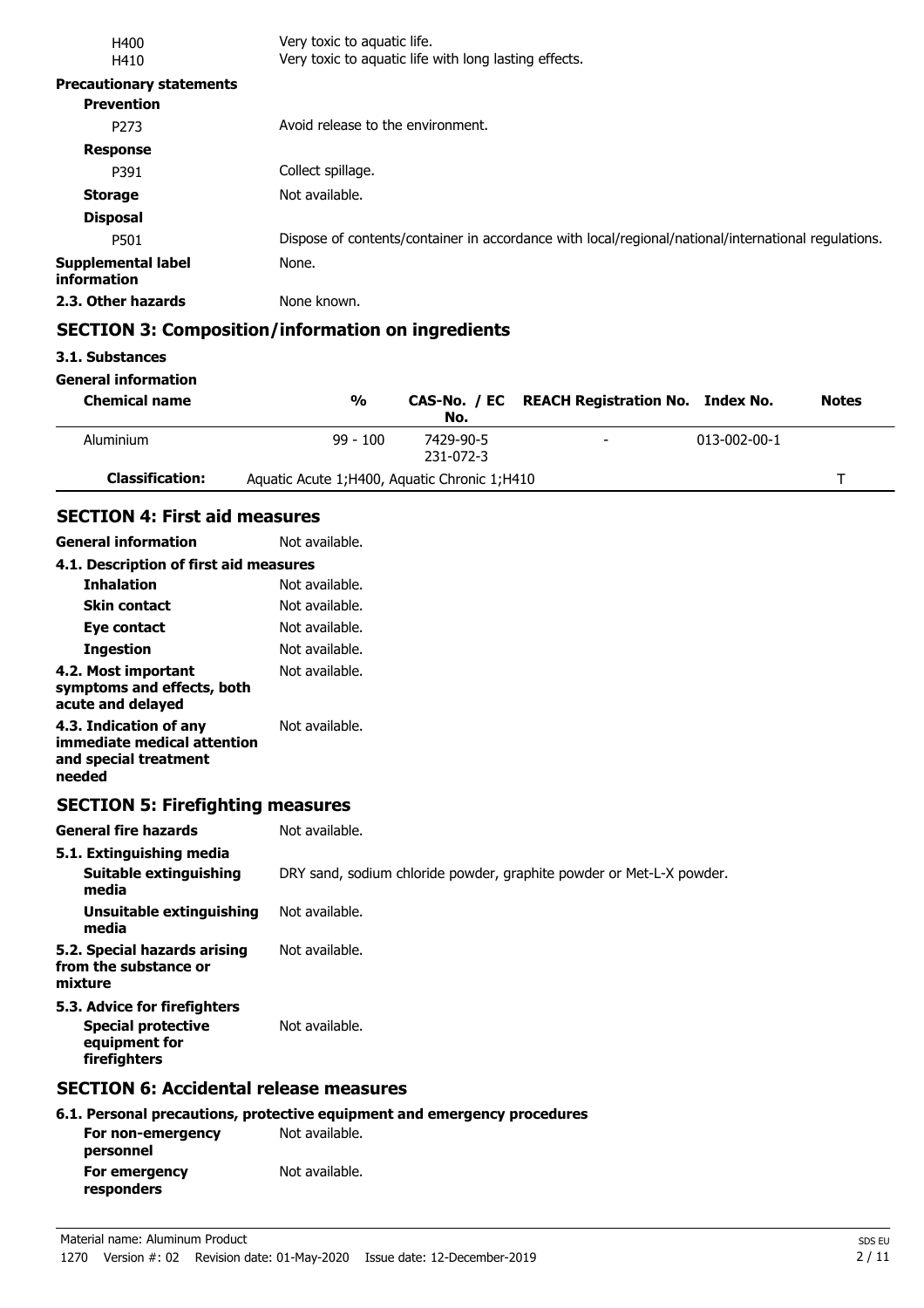| 6.2. Environmental<br>precautions                            | Not available. |
|--------------------------------------------------------------|----------------|
| 6.3. Methods and material for<br>containment and cleaning up | Not available. |
| 6.4. Reference to other<br>sections                          | Not available. |
| <b>SECTION 7: Handling and storage</b>                       |                |
| 7.1. Precautions for safe<br>handling                        | Not available. |
| 7.2. Conditions for safe<br>storage, including any           | Not available. |

**7.3. Specific end use(s)** Not available.

# **SECTION 8: Exposure controls/personal protection**

### **8.1. Control parameters**

**incompatibilities**

#### **Occupational exposure limits**

### **Austria. MAK List, OEL Ordinance (GwV), BGBl. II, no. 184/2001**

| <b>Material</b>                                                                                                                   | <b>Type</b>      | <b>Value</b>       | <b>Form</b>          |
|-----------------------------------------------------------------------------------------------------------------------------------|------------------|--------------------|----------------------|
| Aluminum Product                                                                                                                  | <b>MAK</b>       | $5$ mg/m $3$       | Respirable fraction. |
|                                                                                                                                   |                  | $10$ mg/m $3$      | Inhalable fraction.  |
|                                                                                                                                   | <b>STEL</b>      | 20 mg/m3           | Inhalable fraction.  |
|                                                                                                                                   |                  | $10 \text{ mg/m}$  | Respirable fraction. |
| <b>Components</b>                                                                                                                 | <b>Type</b>      | <b>Value</b>       | <b>Form</b>          |
| Aluminium (CAS 7429-90-5)                                                                                                         | <b>MAK</b>       | $5$ mg/m $3$       | Respirable fraction. |
|                                                                                                                                   |                  | $10$ mg/m $3$      | Inhalable fraction.  |
|                                                                                                                                   | <b>STEL</b>      | 20 mg/m3           | Inhalable fraction.  |
|                                                                                                                                   |                  | $10 \text{ mg/m}$  | Respirable fraction. |
| <b>Belgium. Exposure Limit Values.</b>                                                                                            |                  |                    |                      |
| <b>Material</b>                                                                                                                   | <b>Type</b>      | <b>Value</b>       | <b>Form</b>          |
| Aluminum Product                                                                                                                  | <b>TWA</b>       | 1 mg/m3            | Respirable fraction. |
| <b>Components</b>                                                                                                                 | <b>Type</b>      | Value              | <b>Form</b>          |
| Aluminium (CAS 7429-90-5)                                                                                                         | <b>TWA</b>       | 1 mg/m3            | Respirable fraction. |
| Bulgaria. OELs. Regulation No 13 on protection of workers against risks of exposure to chemical agents at work<br><b>Material</b> | <b>Type</b>      | <b>Value</b>       | <b>Form</b>          |
| Aluminum Product                                                                                                                  | <b>TWA</b>       | 2 mg/m $3$         |                      |
|                                                                                                                                   |                  | $10$ mg/m $3$      | Dust.                |
|                                                                                                                                   |                  | $1,5 \text{ mg/m}$ | Respirable fraction. |
| <b>Components</b>                                                                                                                 | <b>Type</b>      | <b>Value</b>       | <b>Form</b>          |
| Aluminium (CAS 7429-90-5)                                                                                                         | <b>TWA</b>       | $2$ mg/m $3$       |                      |
|                                                                                                                                   |                  | $10$ mg/m $3$      | Dust.                |
|                                                                                                                                   |                  | $1,5$ mg/m3        | Respirable fraction. |
| Croatia. Dangerous Substance Exposure Limit Values in the Workplace (ELVs), Annexes 1 and 2, Narodne Novine,<br>13/09             |                  |                    |                      |
| $M - L - L - L$                                                                                                                   | $T_{\text{max}}$ | $V_{\rm min}$      | Eorm                 |

| <b>Material</b>           | Type       | <b>Value</b>  | <b>Form</b>      |  |
|---------------------------|------------|---------------|------------------|--|
| Aluminum Product          | <b>MAC</b> | $4$ mg/m $3$  | Respirable dust. |  |
|                           |            | $10$ mg/m $3$ | Total dust.      |  |
| <b>Components</b>         | Type       | <b>Value</b>  | <b>Form</b>      |  |
|                           |            |               |                  |  |
| Aluminium (CAS 7429-90-5) | <b>MAC</b> | $4$ mg/m $3$  | Respirable dust. |  |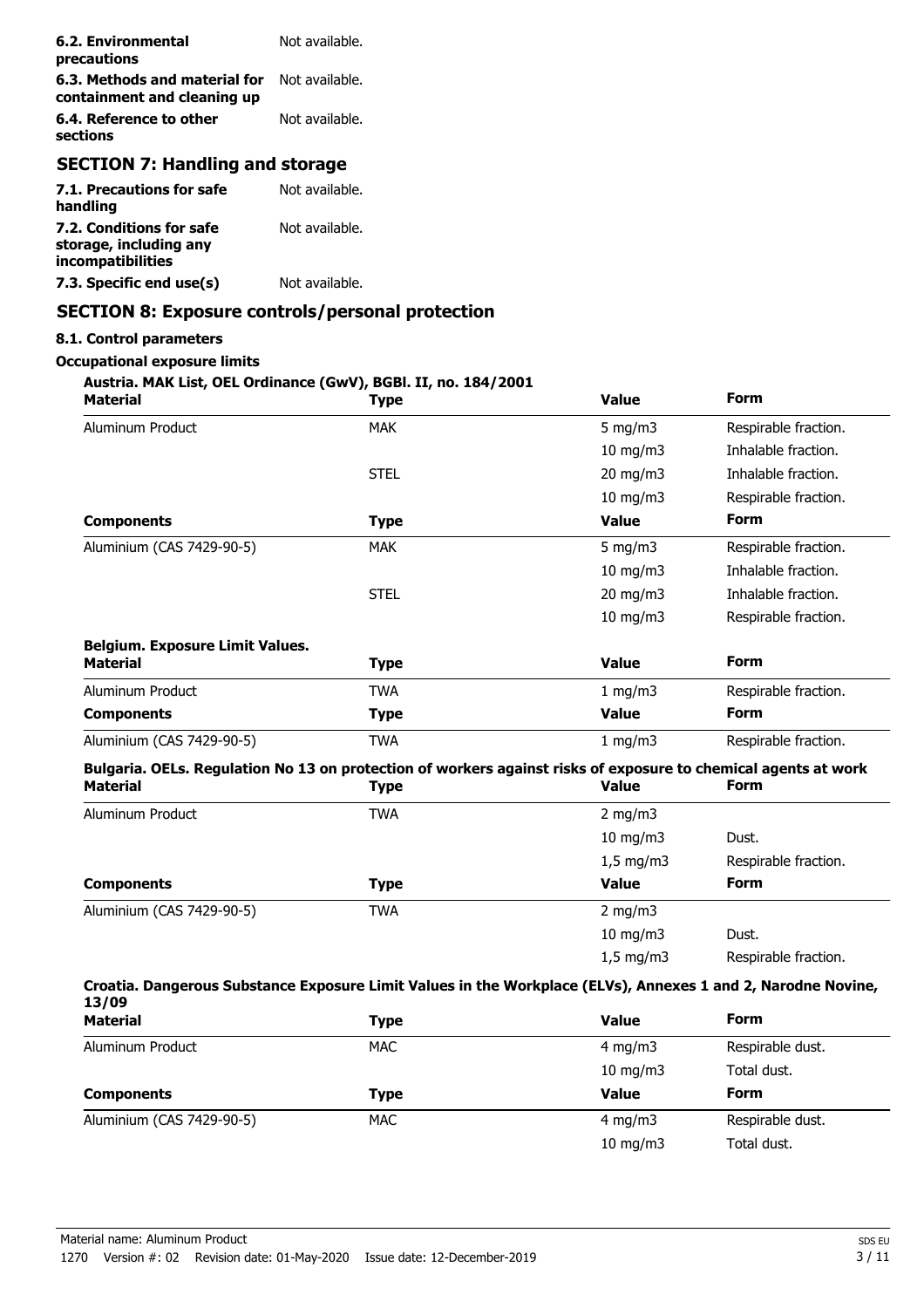| <b>Czech Republic. OELs. Government Decree 361</b><br><b>Material</b> | <b>Type</b> | <b>Value</b>      | <b>Form</b>                     |
|-----------------------------------------------------------------------|-------------|-------------------|---------------------------------|
|                                                                       |             |                   |                                 |
| Aluminum Product                                                      | <b>TWA</b>  | $10 \text{ mg/m}$ | Dust.                           |
| <b>Components</b>                                                     | <b>Type</b> | <b>Value</b>      | <b>Form</b>                     |
| Aluminium (CAS 7429-90-5)                                             | <b>TWA</b>  | 10 mg/m $3$       | Dust.                           |
| <b>Denmark. Exposure Limit Values</b>                                 |             |                   |                                 |
| <b>Material</b>                                                       | <b>Type</b> | <b>Value</b>      | <b>Form</b>                     |
| Aluminum Product                                                      | <b>TLV</b>  | 5 mg/m $3$        | Fume.                           |
|                                                                       |             | 5 mg/m $3$        | Dust and fume.                  |
|                                                                       |             | $2$ mg/m $3$      | Respirable dust and/or<br>fume. |
| <b>Components</b>                                                     | <b>Type</b> | <b>Value</b>      | <b>Form</b>                     |
| Aluminium (CAS 7429-90-5)                                             | <b>TLV</b>  | 5 mg/m $3$        | Fume.                           |
|                                                                       |             | 5 mg/m $3$        | Dust and fume.                  |
|                                                                       |             | 2 mg/m $3$        | Respirable dust and/or<br>fume. |

#### **Estonia. OELs. Occupational Exposure Limits of Hazardous Substances. (Annex of Regulation No. 293 of 18 September 2001)**

| <b>Type</b>                               | Value              | <b>Form</b>      |
|-------------------------------------------|--------------------|------------------|
| <b>TWA</b>                                | 4 mg/m $3$         | Respirable dust. |
|                                           | $10 \text{ mg/m}$  | Total dust.      |
| <b>Type</b>                               | <b>Value</b>       | <b>Form</b>      |
| <b>TWA</b>                                | 4 mg/m $3$         | Respirable dust. |
|                                           | $10 \text{ mg/m}$  | Total dust.      |
| <b>Finland. Workplace Exposure Limits</b> |                    |                  |
| <b>Type</b>                               | <b>Value</b>       | <b>Form</b>      |
| <b>TWA</b>                                | $1,5 \text{ mg/m}$ | Welding fume.    |
| <b>Type</b>                               | <b>Value</b>       | <b>Form</b>      |
| <b>TWA</b>                                | $1,5$ mg/m3        | Welding fume.    |
|                                           |                    |                  |

#### **France. Threshold Limit Values (VLEP) for Occupational Exposure to Chemicals in France, INRS ED 984**<br>Material **Material** Form **Type Material Type Value Form**

| Malehai                                         | 'i Àhe     | value             | .             |  |
|-------------------------------------------------|------------|-------------------|---------------|--|
| Aluminum Product                                | <b>VME</b> | 5 mg/m $3$        | Welding fume. |  |
| <b>Regulatory status:</b> Indicative limit (VL) |            |                   |               |  |
|                                                 |            | 5 $mq/m3$         | Dust.         |  |
| <b>Regulatory status:</b> Indicative limit (VL) |            |                   |               |  |
|                                                 |            | $10 \text{ mg/m}$ |               |  |
| <b>Regulatory status:</b> Indicative limit (VL) |            |                   |               |  |
| <b>Components</b>                               | Type       | <b>Value</b>      | <b>Form</b>   |  |
| Aluminium (CAS 7429-90-5)                       | <b>VME</b> | 5 $mq/m3$         | Welding fume. |  |
| <b>Regulatory status:</b> Indicative limit (VL) |            |                   |               |  |
|                                                 |            | 5 mg/m $3$        | Dust.         |  |
| <b>Regulatory status:</b> Indicative limit (VL) |            |                   |               |  |
|                                                 |            | $10 \text{ mg/m}$ |               |  |
|                                                 |            |                   |               |  |

# **Regulatory status:** Indicative limit (VL)

# **Germany. DFG MAK List (advisory OELs). Commission for the Investigation of Health Hazards of Chemical Compounds in the Work Area (DFG)**

| <b>Material</b>           | <b>Type</b> | <b>Value</b>       | <b>Form</b>          |
|---------------------------|-------------|--------------------|----------------------|
| Aluminum Product          | TWA         | 4 mg/m $3$         | Inhalable fraction.  |
|                           |             | $1,5 \text{ mg/m}$ | Respirable fraction. |
| <b>Components</b>         | Type        | Value              | <b>Form</b>          |
| Aluminium (CAS 7429-90-5) | TWA         | $4 \text{ mg/m}$   | Inhalable fraction.  |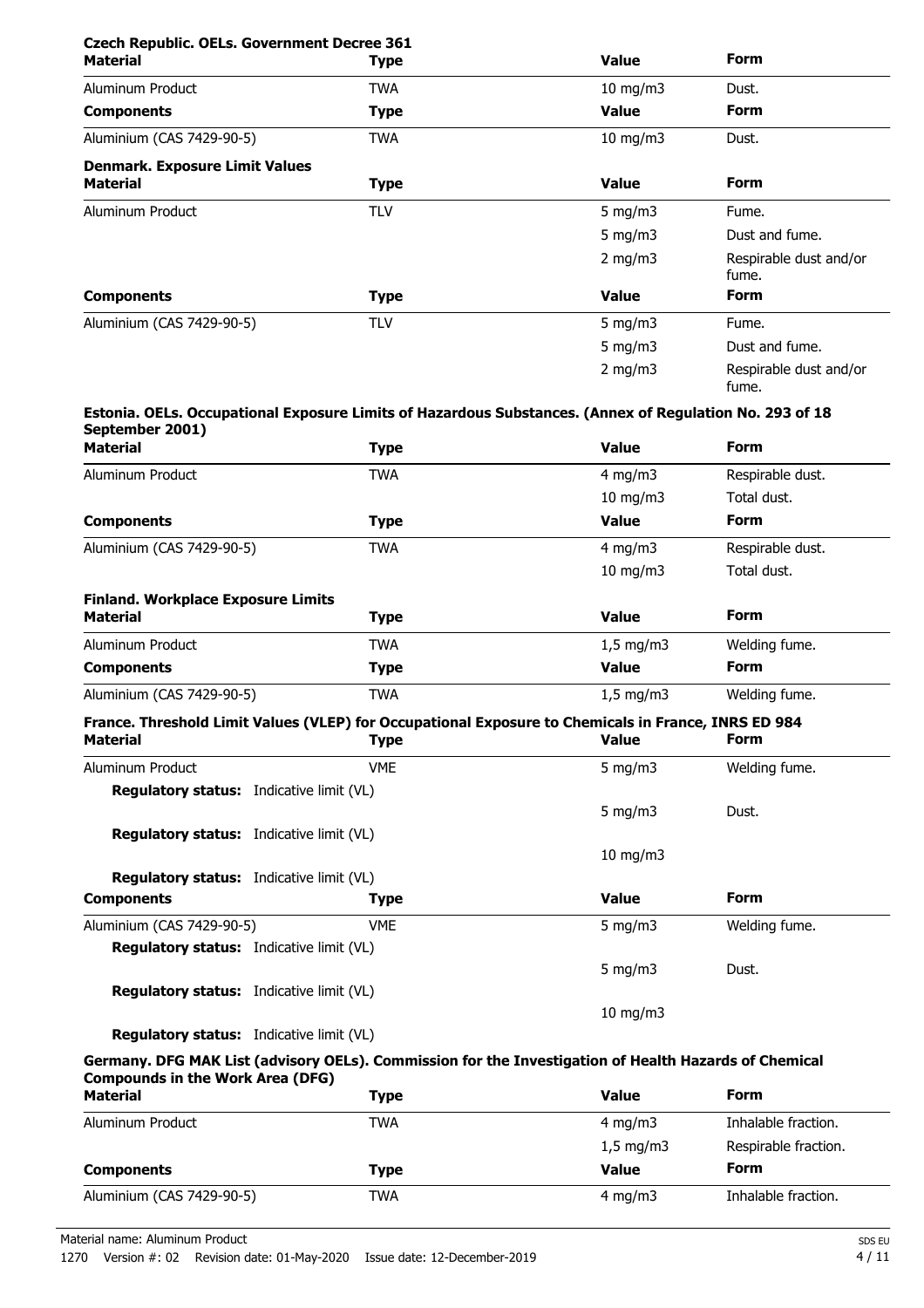| <b>Compounds in the Work Area (DFG)</b>                                                | Germany. DFG MAK List (advisory OELs). Commission for the Investigation of Health Hazards of Chemical      |                   |                      |
|----------------------------------------------------------------------------------------|------------------------------------------------------------------------------------------------------------|-------------------|----------------------|
| <b>Components</b>                                                                      | <b>Type</b>                                                                                                | <b>Value</b>      | <b>Form</b>          |
|                                                                                        |                                                                                                            | $1.5$ mg/m3       | Respirable fraction. |
| Germany. TRGS 900, Limit Values in the Ambient Air at the Workplace<br><b>Material</b> | <b>Type</b>                                                                                                | Value             | <b>Form</b>          |
| Aluminum Product                                                                       | <b>AGW</b>                                                                                                 | $10$ mg/m $3$     | Inhalable fraction.  |
|                                                                                        |                                                                                                            | $1,25$ mg/m3      | Respirable fraction. |
| <b>Components</b>                                                                      | <b>Type</b>                                                                                                | <b>Value</b>      | <b>Form</b>          |
| Aluminium (CAS 7429-90-5)                                                              | <b>AGW</b>                                                                                                 | $10$ mg/m $3$     | Inhalable fraction.  |
|                                                                                        |                                                                                                            | $1,25$ mg/m3      | Respirable fraction. |
| Greece. OELs (Decree No. 90/1999, as amended)<br><b>Material</b>                       | <b>Type</b>                                                                                                | <b>Value</b>      | <b>Form</b>          |
| Aluminum Product                                                                       | <b>TWA</b>                                                                                                 | 5 mg/m $3$        | Inhalable            |
|                                                                                        |                                                                                                            | $10$ mg/m $3$     | Welding fume.        |
|                                                                                        |                                                                                                            | $10$ mg/m $3$     | Respirable.          |
|                                                                                        |                                                                                                            | $10 \text{ mg/m}$ | Pyrophoric powder.   |
| <b>Components</b>                                                                      | <b>Type</b>                                                                                                | Value             | <b>Form</b>          |
| Aluminium (CAS 7429-90-5)                                                              | <b>TWA</b>                                                                                                 | 5 mg/m $3$        | Inhalable            |
|                                                                                        |                                                                                                            | $10$ mg/m $3$     | Welding fume.        |
|                                                                                        |                                                                                                            | 10 mg/m3          | Respirable.          |
|                                                                                        |                                                                                                            | $10$ mg/m $3$     | Pyrophoric powder.   |
| Hungary. OELs. Joint Decree on Chemical Safety of Workplaces<br><b>Material</b>        | <b>Type</b>                                                                                                | <b>Value</b>      | <b>Form</b>          |
| Aluminum Product                                                                       | <b>TWA</b>                                                                                                 | $6$ mg/m $3$      | Respirable.          |
| <b>Components</b>                                                                      | <b>Type</b>                                                                                                | <b>Value</b>      | <b>Form</b>          |
| Aluminium (CAS 7429-90-5)                                                              | <b>TWA</b>                                                                                                 | $6$ mg/m $3$      | Respirable.          |
| Iceland. OELs. Regulation 154/1999 on occupational exposure limits                     |                                                                                                            |                   |                      |
| <b>Material</b>                                                                        | <b>Type</b>                                                                                                | <b>Value</b>      | <b>Form</b>          |
| Aluminum Product                                                                       | TWA                                                                                                        | 5 mg/m $3$        | Fume.                |
|                                                                                        |                                                                                                            | $10$ mg/m $3$     | Dust.                |
| <b>Components</b>                                                                      | <b>Type</b>                                                                                                | <b>Value</b>      | <b>Form</b>          |
| Aluminium (CAS 7429-90-5)                                                              | <b>TWA</b>                                                                                                 | 5 mg/m $3$        | Fume.                |
|                                                                                        |                                                                                                            | 10 mg/m3          | Dust.                |
| <b>Ireland. Occupational Exposure Limits</b><br><b>Material</b>                        | <b>Type</b>                                                                                                | <b>Value</b>      | <b>Form</b>          |
| Aluminum Product                                                                       | <b>TWA</b>                                                                                                 | 1 ppm             | Respirable dust.     |
| <b>Components</b>                                                                      | <b>Type</b>                                                                                                | <b>Value</b>      | <b>Form</b>          |
| Aluminium (CAS 7429-90-5)                                                              | <b>TWA</b>                                                                                                 | 1 ppm             | Respirable dust.     |
| <b>Italy. Occupational Exposure Limits</b><br><b>Material</b>                          | <b>Type</b>                                                                                                | <b>Value</b>      | <b>Form</b>          |
| Aluminum Product                                                                       | <b>TWA</b>                                                                                                 | 1 mg/m3           | Respirable fraction. |
| <b>Components</b>                                                                      | <b>Type</b>                                                                                                | <b>Value</b>      | <b>Form</b>          |
| Aluminium (CAS 7429-90-5)                                                              | <b>TWA</b>                                                                                                 | 1 mg/m3           | Respirable fraction. |
| <b>Material</b>                                                                        | Latvia. OELs. Occupational exposure limit values of chemical substances in work environment<br><b>Type</b> | <b>Value</b>      |                      |
| Aluminum Product                                                                       | <b>TWA</b>                                                                                                 | $2$ mg/m $3$      |                      |
| <b>Components</b>                                                                      | <b>Type</b>                                                                                                | <b>Value</b>      |                      |
| Aluminium (CAS 7429-90-5)                                                              | <b>TWA</b>                                                                                                 | 2 mg/m $3$        |                      |
|                                                                                        |                                                                                                            |                   |                      |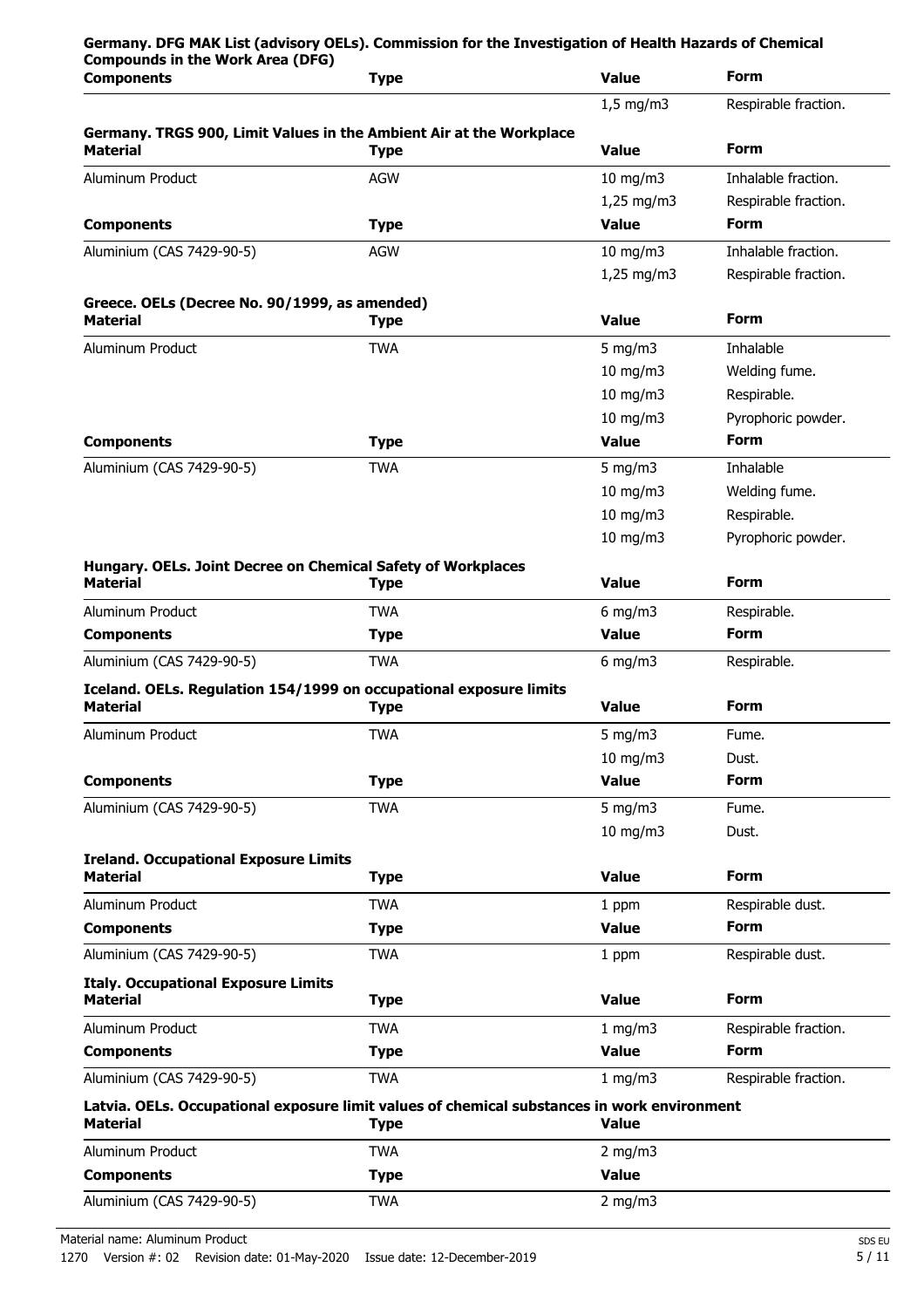| Lithuania. OELs. Limit Values for Chemical Substances, General Requirements<br><b>Material</b>                                                                                                                                                             | <b>Type</b>               | Value                            | Form                               |
|------------------------------------------------------------------------------------------------------------------------------------------------------------------------------------------------------------------------------------------------------------|---------------------------|----------------------------------|------------------------------------|
| Aluminum Product                                                                                                                                                                                                                                           | <b>TWA</b>                | 5 mg/m $3$                       | Inhalable fraction.                |
|                                                                                                                                                                                                                                                            |                           | 2 mg/m $3$                       | Respirable fraction.               |
| <b>Components</b>                                                                                                                                                                                                                                          | <b>Type</b>               | Value                            | <b>Form</b>                        |
| Aluminium (CAS 7429-90-5)                                                                                                                                                                                                                                  | <b>TWA</b>                | 5 mg/m $3$                       | Inhalable fraction.                |
|                                                                                                                                                                                                                                                            |                           | 2 mg/m $3$                       | Respirable fraction.               |
| Norway. Administrative Norms for Contaminants in the Workplace                                                                                                                                                                                             |                           |                                  |                                    |
| <b>Material</b>                                                                                                                                                                                                                                            | <b>Type</b>               | Value                            | <b>Form</b>                        |
| Aluminum Product                                                                                                                                                                                                                                           | <b>TLV</b>                | 5 mg/m $3$                       | Welding fume.                      |
|                                                                                                                                                                                                                                                            |                           | 5 mg/m $3$                       | Pyrophoric powder.                 |
| <b>Components</b>                                                                                                                                                                                                                                          | <b>Type</b>               | <b>Value</b>                     | <b>Form</b>                        |
| Aluminium (CAS 7429-90-5)                                                                                                                                                                                                                                  | <b>TLV</b>                | 5 mg/m $3$                       | Welding fume.                      |
|                                                                                                                                                                                                                                                            |                           | 5 mg/m $3$                       | Pyrophoric powder.                 |
| Ordinance of the Minister of Labour and Social Policy on 6 June 2014 on the maximum permissible concentrations<br>and intensities of harmful health factors in the work environment, Journal of Laws 2014, item 817<br><b>Material</b><br>Aluminum Product | <b>Type</b><br><b>TWA</b> | <b>Value</b><br>$2,5$ mg/m3      | <b>Form</b><br>Inhalable fraction. |
|                                                                                                                                                                                                                                                            |                           | $1,2$ mg/m3                      | Respirable fraction.               |
| <b>Components</b>                                                                                                                                                                                                                                          | <b>Type</b>               | <b>Value</b>                     | Form                               |
|                                                                                                                                                                                                                                                            | <b>TWA</b>                |                                  | Inhalable fraction.                |
| Aluminium (CAS 7429-90-5)                                                                                                                                                                                                                                  |                           | $2,5$ mg/m $3$<br>$1,2$ mg/m $3$ | Respirable fraction.               |
| Portugal. VLEs. Norm on occupational exposure to chemical agents (NP 1796)<br><b>Material</b>                                                                                                                                                              | <b>Type</b>               | <b>Value</b>                     | Form                               |
| Aluminum Product                                                                                                                                                                                                                                           | <b>TWA</b>                | 1 mg/m $3$                       | Respirable fraction.               |
| <b>Components</b>                                                                                                                                                                                                                                          | <b>Type</b>               | <b>Value</b>                     | Form                               |
| Aluminium (CAS 7429-90-5)                                                                                                                                                                                                                                  | <b>TWA</b>                | 1 mg/m $3$                       | Respirable fraction.               |
| Romania. OELs. Protection of workers from exposure to chemical agents at the workplace<br><b>Material</b>                                                                                                                                                  | <b>Type</b>               | <b>Value</b>                     | Form                               |
| Aluminum Product                                                                                                                                                                                                                                           | <b>STEL</b>               | $3$ mg/m $3$                     | Fume.                              |
|                                                                                                                                                                                                                                                            |                           | 10 mg/m3                         | Dust.                              |
|                                                                                                                                                                                                                                                            | <b>TWA</b>                | $3$ mg/m $3$                     | Dust.                              |
|                                                                                                                                                                                                                                                            |                           | 1 mg/m3                          | Fume.                              |
| <b>Components</b>                                                                                                                                                                                                                                          | <b>Type</b>               | <b>Value</b>                     | <b>Form</b>                        |
| Aluminium (CAS 7429-90-5)                                                                                                                                                                                                                                  | <b>STEL</b>               | $3$ mg/m $3$                     | Fume.                              |
|                                                                                                                                                                                                                                                            |                           | 10 mg/m3                         | Dust.                              |
|                                                                                                                                                                                                                                                            | <b>TWA</b>                | $3$ mg/m $3$                     | Dust.                              |
|                                                                                                                                                                                                                                                            |                           | 1 mg/m3                          | Fume.                              |
| Slovakia. OELs. Regulation No. 300/2007 concerning protection of health in work with chemical agents<br><b>Material</b>                                                                                                                                    | <b>Type</b>               | <b>Value</b>                     | Form                               |
| Aluminum Product                                                                                                                                                                                                                                           | <b>TWA</b>                | $4$ mg/m $3$                     | Inhalable fraction.                |
|                                                                                                                                                                                                                                                            |                           | $1,5$ mg/m3                      | Respirable fraction.               |
| <b>Components</b>                                                                                                                                                                                                                                          | <b>Type</b>               | <b>Value</b>                     | <b>Form</b>                        |
| Aluminium (CAS 7429-90-5)                                                                                                                                                                                                                                  | <b>TWA</b>                | 4 mg/m $3$                       | Inhalable fraction.                |
|                                                                                                                                                                                                                                                            |                           | $1,5$ mg/m3                      | Respirable fraction.               |
| <b>Spain. Occupational Exposure Limits</b>                                                                                                                                                                                                                 |                           |                                  |                                    |
| <b>Material</b>                                                                                                                                                                                                                                            | <b>Type</b>               | <b>Value</b>                     | <b>Form</b>                        |
| Aluminum Product                                                                                                                                                                                                                                           | <b>TWA</b>                | $5$ mg/m $3$                     | Welding fume.                      |
|                                                                                                                                                                                                                                                            |                           | 10 mg/m3                         | Dust.                              |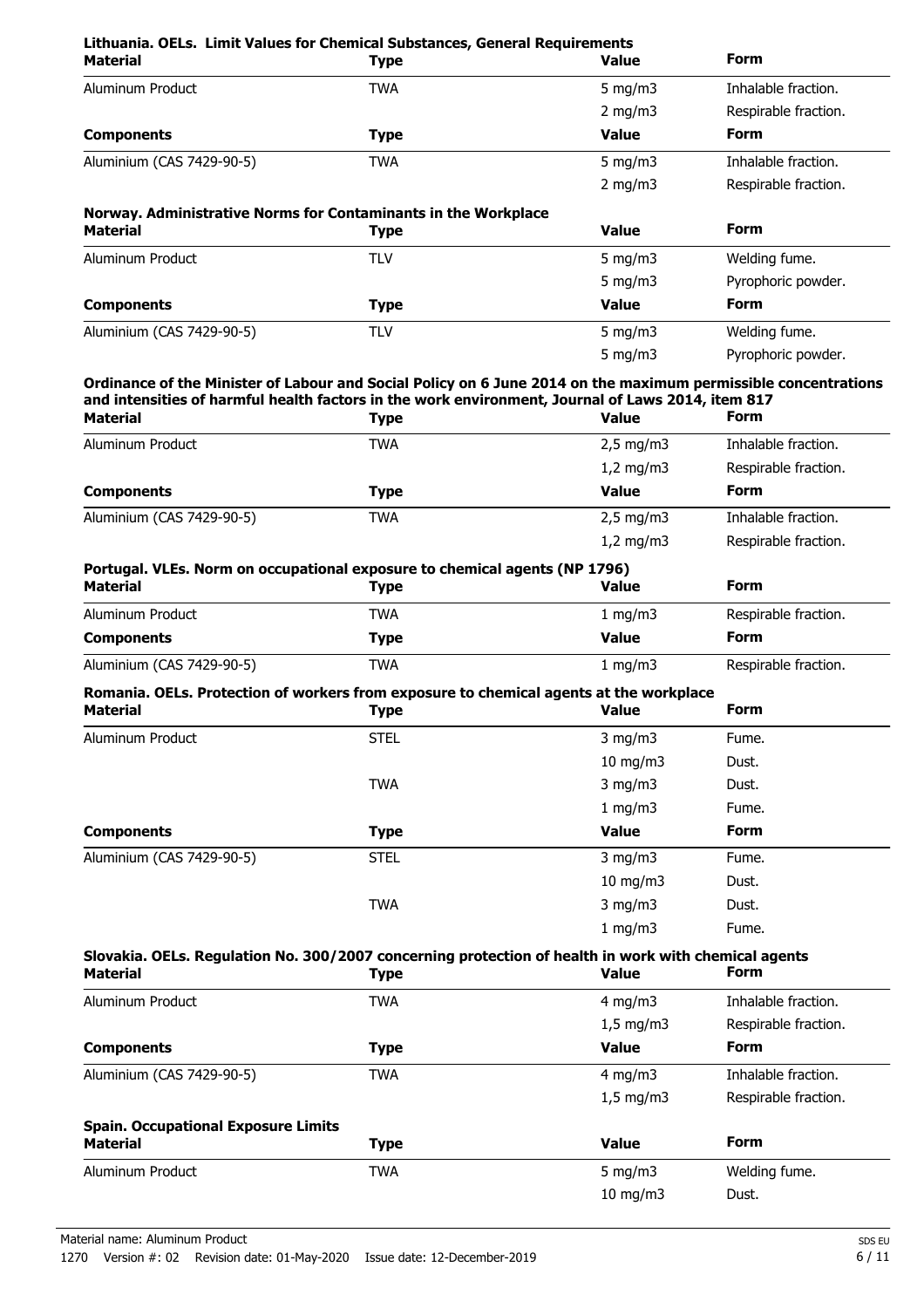| <b>Spain. Occupational Exposure Limits</b><br><b>Components</b>                                                   | <b>Type</b> | <b>Value</b>  | <b>Form</b>          |
|-------------------------------------------------------------------------------------------------------------------|-------------|---------------|----------------------|
| Aluminium (CAS 7429-90-5)                                                                                         | <b>TWA</b>  | 5 mg/m $3$    | Welding fume.        |
|                                                                                                                   |             | $10$ mg/m $3$ | Dust.                |
| Sweden. OELs. Work Environment Authority (AV), Occupational Exposure Limit Values (AFS 2015:7)<br><b>Material</b> | <b>Type</b> | <b>Value</b>  | <b>Form</b>          |
| Aluminum Product                                                                                                  | <b>TWA</b>  | $5$ mg/m $3$  | Total dust.          |
|                                                                                                                   |             | 2 mg/m $3$    | Respirable dust.     |
| <b>Components</b>                                                                                                 | <b>Type</b> | <b>Value</b>  | <b>Form</b>          |
| Aluminium (CAS 7429-90-5)                                                                                         | <b>TWA</b>  | $5$ mg/m $3$  | Total dust.          |
|                                                                                                                   |             | 2 mg/m $3$    | Respirable dust.     |
| Switzerland. SUVA Grenzwerte am Arbeitsplatz<br><b>Material</b>                                                   | <b>Type</b> | <b>Value</b>  | <b>Form</b>          |
| Aluminum Product                                                                                                  | <b>TWA</b>  | $3$ mg/m $3$  | Respirable fraction. |
| <b>Components</b>                                                                                                 | <b>Type</b> | <b>Value</b>  | <b>Form</b>          |
| Aluminium (CAS 7429-90-5)                                                                                         | <b>TWA</b>  | $3$ mg/m $3$  | Respirable fraction. |
| UK. EH40 Workplace Exposure Limits (WELs)<br><b>Material</b>                                                      | <b>Type</b> | <b>Value</b>  | <b>Form</b>          |
| Aluminum Product                                                                                                  | <b>TWA</b>  | $4$ mg/m $3$  | Respirable dust.     |
|                                                                                                                   |             | $10$ mg/m $3$ | Inhalable dust.      |
| <b>Components</b>                                                                                                 | <b>Type</b> | <b>Value</b>  | <b>Form</b>          |
| Aluminium (CAS 7429-90-5)                                                                                         | <b>TWA</b>  | $4$ mg/m $3$  | Respirable dust.     |
|                                                                                                                   |             | $10$ mg/m $3$ | Inhalable dust.      |
|                                                                                                                   |             |               |                      |

### **Biological limit values**

| Croatia. BLV. Dangerous Substance Exposure Limit Values at Workplace, Annexes 4 (as amended) |                    |                    |                 |                      |  |
|----------------------------------------------------------------------------------------------|--------------------|--------------------|-----------------|----------------------|--|
| Material                                                                                     | Value              | <b>Determinant</b> | <b>Specimen</b> | <b>Sampling Time</b> |  |
| Aluminum Product                                                                             | $200 \text{ mg/l}$ | Aluminium          | Urine           | ж                    |  |
| <b>Components</b>                                                                            | Value              | <b>Determinant</b> | <b>Specimen</b> | <b>Sampling Time</b> |  |
| Aluminium (CAS 7429-90-5) 200 mg/l                                                           |                    | Aluminium          | Urine           | ж                    |  |

\* - For sampling details, please see the source document.

### **Slovakia. BLVs (Biological Limit Value). Regulation no. 355/2006 concerning protection of workers exposed to chemical agents, Annex 2**

| <b>Material</b>                   | Value        | <b>Determinant</b> | <b>Specimen</b>        | <b>Sampling Time</b> |  |
|-----------------------------------|--------------|--------------------|------------------------|----------------------|--|
| Aluminum Product                  | $60 \mu q/q$ | Aluminium          | Creatinine in<br>urine | $\ast$               |  |
| <b>Components</b>                 | Value        | <b>Determinant</b> | <b>Specimen</b>        | <b>Sampling Time</b> |  |
| Aluminium (CAS 7429-90-5) 60 µg/g |              | Aluminium          | Creatinine in<br>urine | $\ast$               |  |

\* - For sampling details, please see the source document.

| Switzerland. BAT-Werte (Biological Limit Values in the Workplace as per SUVA) |              |                    |                        |                      |  |
|-------------------------------------------------------------------------------|--------------|--------------------|------------------------|----------------------|--|
| <b>Material</b>                                                               | Value        | <b>Determinant</b> | <b>Specimen</b>        | <b>Sampling Time</b> |  |
| Aluminum Product                                                              | $60 \mu q/q$ | Aluminium          | Creatinine in<br>urine | $\ast$               |  |
| <b>Components</b>                                                             | Value        | <b>Determinant</b> | <b>Specimen</b>        | <b>Sampling Time</b> |  |
| Aluminium (CAS 7429-90-5) 60 µg/g                                             |              | Aluminium          | Creatinine in<br>urine | $\ast$               |  |

\* - For sampling details, please see the source document.

**Recommended monitoring** Not available. **procedures Derived no effect levels** Not available.

**(DNELs)**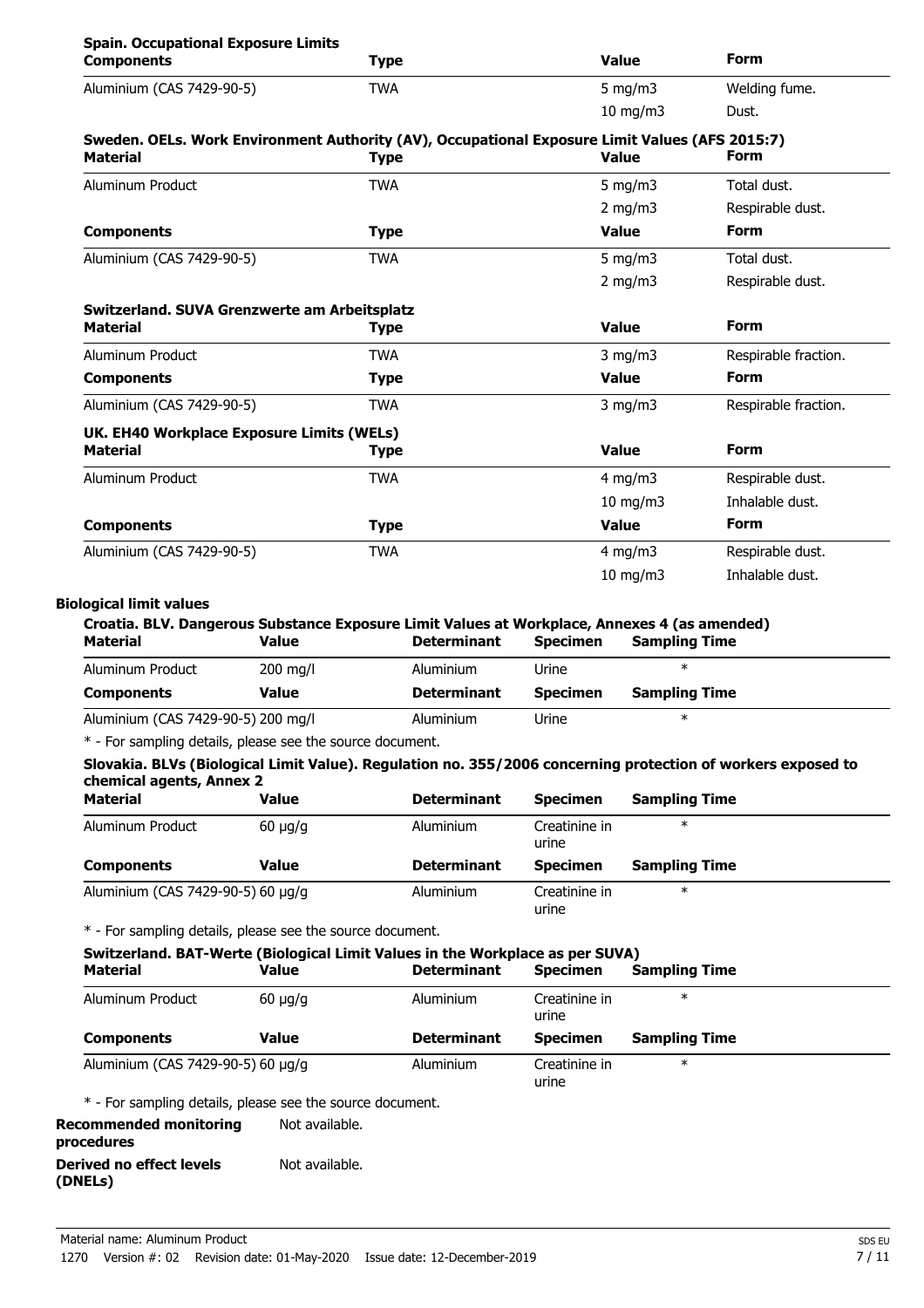| <b>Predicted no effect</b><br>concentrations (PNECs) | Not available.                                                        |
|------------------------------------------------------|-----------------------------------------------------------------------|
| 8.2. Exposure controls                               |                                                                       |
| Appropriate engineering<br>controls                  | Not available.                                                        |
|                                                      | Individual protection measures, such as personal protective equipment |
| <b>General information</b>                           | Not available.                                                        |
| Eye/face protection                                  | Not available.                                                        |
| <b>Skin protection</b>                               |                                                                       |
| - Hand protection                                    | Not available.                                                        |
| - Other                                              | Not available.                                                        |
| <b>Respiratory protection</b>                        | Not available.                                                        |
| <b>Thermal hazards</b>                               | Not available.                                                        |
| <b>Hygiene measures</b>                              | Not available.                                                        |
| <b>Environmental exposure</b><br>controls            | Not available.                                                        |

# **SECTION 9: Physical and chemical properties**

# **9.1. Information on basic physical and chemical properties**

| <b>Appearance</b>                                   |                                 |
|-----------------------------------------------------|---------------------------------|
| <b>Physical state</b>                               | Solid.                          |
| Form                                                | Not available.                  |
| Colour                                              | Not available.                  |
| <b>Odour</b>                                        | Not available.                  |
| <b>Odour threshold</b>                              | Not available.                  |
| рH                                                  | Not available.                  |
| <b>Melting point/freezing point</b>                 | 660 °C (1220 °F)                |
| <b>Initial boiling point and</b><br>boiling range   | 2327 °C (4220,6 °F)             |
| <b>Flash point</b>                                  | Not available.                  |
| <b>Evaporation rate</b>                             | Not available.                  |
| <b>Flammability (solid, gas)</b>                    | Not available.                  |
| <b>Upper/lower flammability or explosive limits</b> |                                 |
| <b>Flammability limit - lower</b><br>(%)            | Not available.                  |
| <b>Flammability limit -</b><br>upper $(% )$         | Not available.                  |
| <b>Vapour pressure</b>                              | < 0,0000001 kPa (25 °C (77 °F)) |
| Vapour density                                      | Not available.                  |
| <b>Relative density</b>                             | Not available.                  |
| Solubility(ies)                                     |                                 |
| Solubility (water)                                  | Insoluble                       |
| <b>Partition coefficient</b><br>(n-octanol/water)   | Not available.                  |
| <b>Auto-ignition temperature</b>                    | Not available.                  |
| <b>Decomposition temperature</b>                    | Not available.                  |
| <b>Viscosity</b>                                    | Not available.                  |
| <b>Explosive properties</b>                         | Not available.                  |
| <b>Oxidising properties</b>                         | Not available.                  |
| 9.2. Other information                              |                                 |
| <b>Density</b>                                      | 2,70 g/cm3 estimated            |
| <b>Heat of combustion</b><br>(NFPA 30B)             | 0 kJ/g                          |
| Molecular formula                                   | Al                              |
| <b>Molecular weight</b>                             | 26,98 g/mol                     |
| <b>Specific gravity</b>                             | 2,7                             |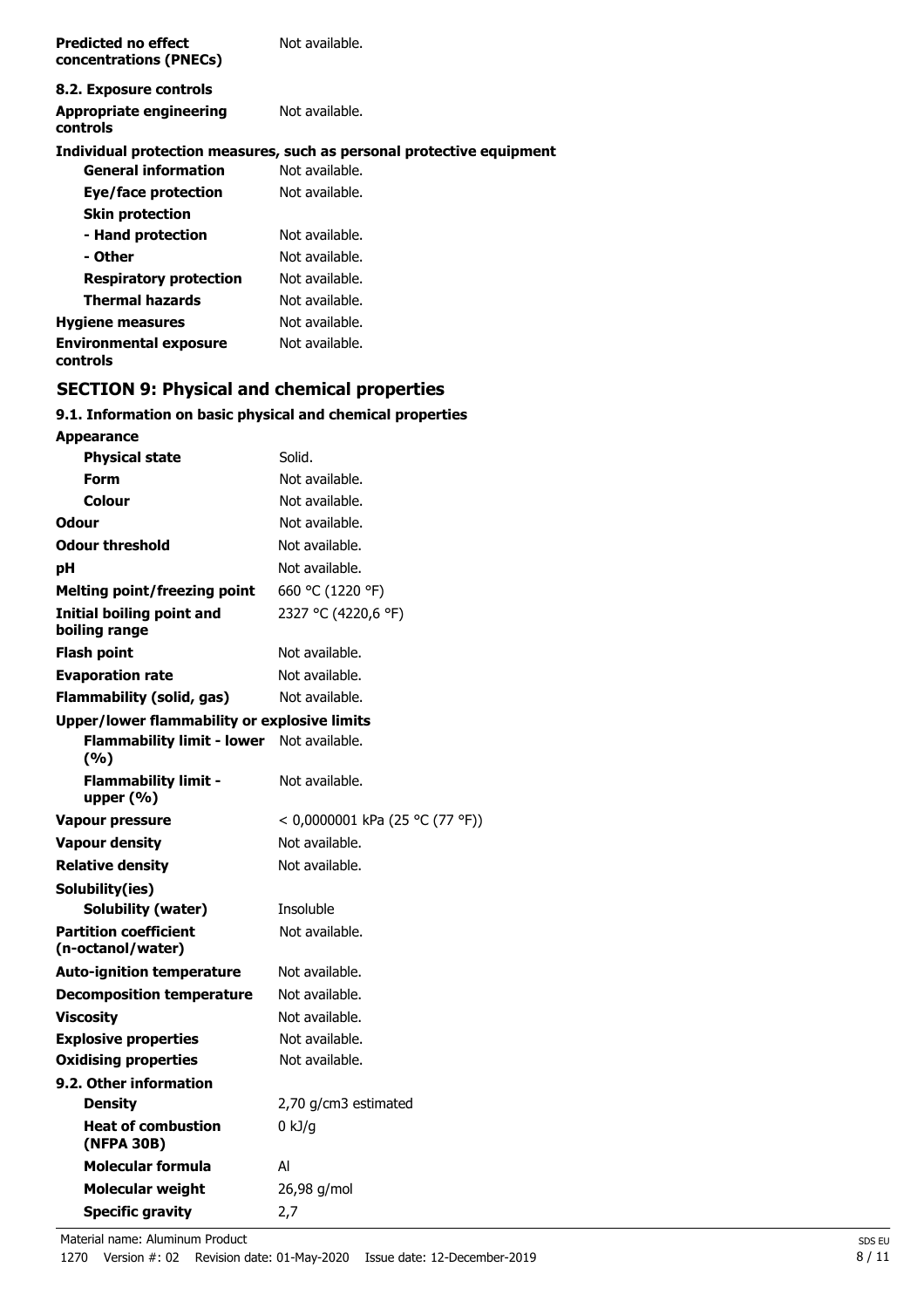# **SECTION 10: Stability and reactivity**

| 10.1. Reactivity                            | Not available. |
|---------------------------------------------|----------------|
| 10.2. Chemical stability                    | Not available. |
| 10.3. Possibility of hazardous<br>reactions | Not available. |
| 10.4. Conditions to avoid                   | Not available. |
| 10.5. Incompatible materials                | Not available. |
| 10.6. Hazardous<br>decomposition products   | Not available. |

# **SECTION 11: Toxicological information**

| <b>General information</b>                          | Not available.                                                                                               |
|-----------------------------------------------------|--------------------------------------------------------------------------------------------------------------|
| <b>Information on likely routes of exposure</b>     |                                                                                                              |
| <b>Inhalation</b>                                   | Not available.                                                                                               |
| <b>Skin contact</b>                                 | Not available.                                                                                               |
| Eye contact                                         | Not available.                                                                                               |
| <b>Ingestion</b>                                    | Not available.                                                                                               |
| <b>Symptoms</b>                                     | Not available.                                                                                               |
| 11.1. Information on toxicological effects          |                                                                                                              |
| <b>Acute toxicity</b>                               | No data available.                                                                                           |
| <b>Skin corrosion/irritation</b>                    | Not available.                                                                                               |
| Serious eye damage/eye<br>irritation                | Not available.                                                                                               |
| <b>Respiratory sensitisation</b>                    | Not available.                                                                                               |
| <b>Skin sensitisation</b>                           | Not available.                                                                                               |
| <b>Germ cell mutagenicity</b>                       | Not available.                                                                                               |
| Carcinogenicity                                     |                                                                                                              |
| at work (as amended)                                | Hungary. 26/2000 EüM Ordinance on protection against and preventing risk relating to exposure to carcinogens |
| Not listed.                                         |                                                                                                              |
| <b>Reproductive toxicity</b>                        | Not available.                                                                                               |
| Specific target organ toxicity<br>- single exposure | Not available.                                                                                               |

| Specific target organ toxicity<br>- repeated exposure | Not available. |
|-------------------------------------------------------|----------------|
| <b>Aspiration hazard</b>                              | Not available. |
| Mixture versus substance<br>information               | Not available. |
| <b>Other information</b>                              | Not available. |

# **SECTION 12: Ecological information**

### **12.1. Toxicity**

| <b>Product</b>                                            |                | <b>Species</b>                                          | <b>Test Results</b>   |
|-----------------------------------------------------------|----------------|---------------------------------------------------------|-----------------------|
| Aluminum Product                                          |                |                                                         |                       |
| <b>Aquatic</b>                                            |                |                                                         |                       |
| Fish                                                      | <b>LC50</b>    | Rainbow trout, donaldson trout<br>(Oncorhynchus mykiss) | $0,16$ mg/l, 96 hours |
| 12.2. Persistence and<br>degradability                    | Not available. |                                                         |                       |
| 12.3. Bioaccumulative<br>potential                        | Not available. |                                                         |                       |
| <b>Partition coefficient</b><br>n-octanol/water (log Kow) | Not available. |                                                         |                       |
| <b>Bioconcentration factor (BCF)</b>                      | Not available. |                                                         |                       |
| 12.4. Mobility in soil                                    | Not available. |                                                         |                       |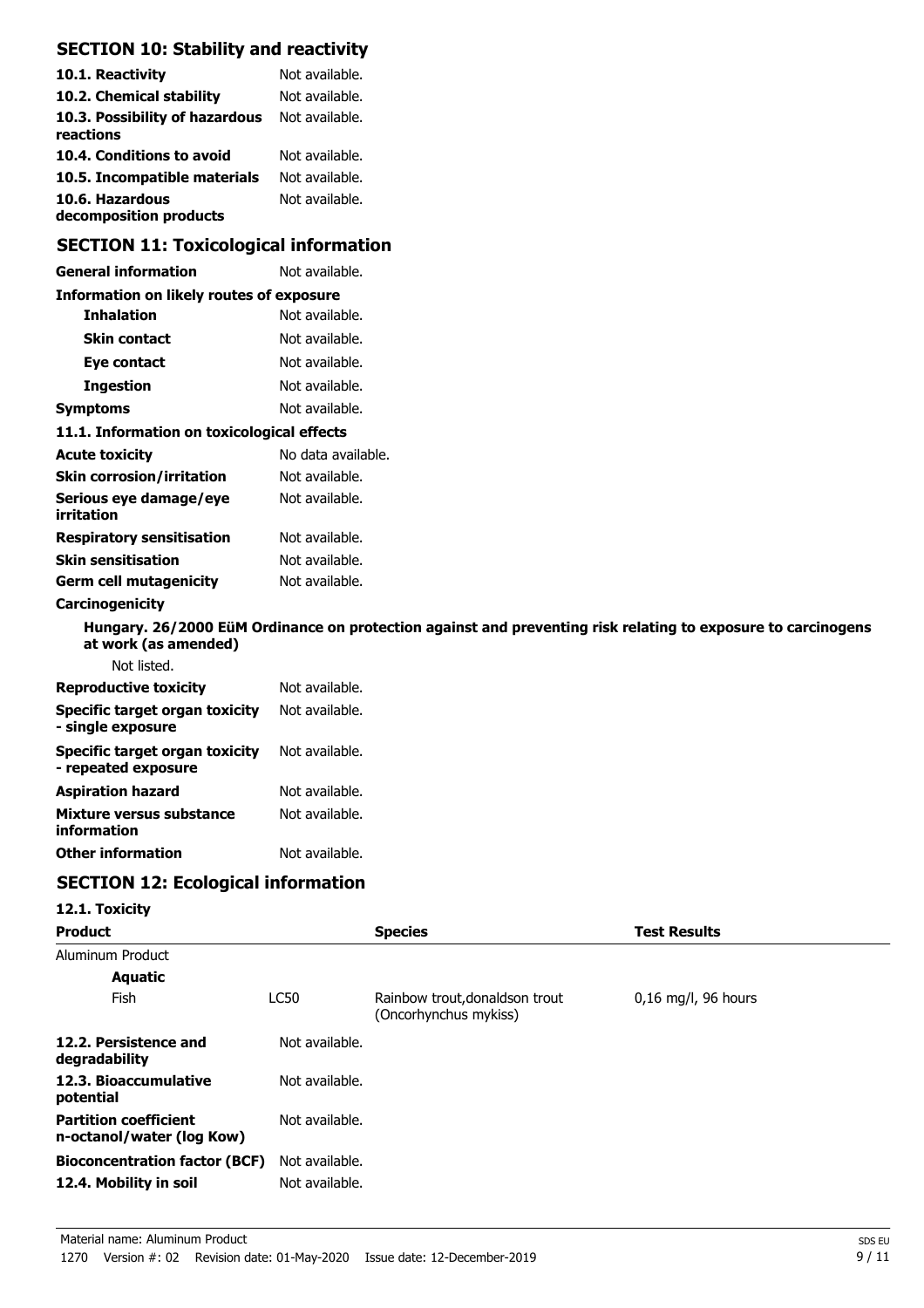**12.5. Results of PBT and** Not a PBT or vPvB substance or mixture. **vPvB assessment**

**12.6. Other adverse effects** Not available.

## **SECTION 13: Disposal considerations**

### **13.1. Waste treatment methods**

| Residual waste         | Not available. |
|------------------------|----------------|
| Contaminated packaging | Not available. |
| EU waste code          | Not available. |

# **SECTION 14: Transport information**

### **ADR**

14.1. - 14.6.: Not regulated as dangerous goods.

#### **RID**

14.1. - 14.6.: Not regulated as dangerous goods.

### **ADN**

14.1. - 14.6.: Not regulated as dangerous goods.

### **IATA**

14.1. - 14.6.: Not regulated as dangerous goods.

### **IMDG**

14.1. - 14.6.: Not regulated as dangerous goods.

# **SECTION 15: Regulatory information**

**15.1. Safety, health and environmental regulations/legislation specific for the substance or mixture**

### **EU regulations**

**Regulation (EC) No. 1005/2009 on substances that deplete the ozone layer, Annex I and II, as amended** Not listed.

**Regulation (EC) No. 850/2004 On persistent organic pollutants, Annex I as amended** Not listed.

**Regulation (EU) No. 649/2012 concerning the export and import of dangerous chemicals, Annex I, Part 1 as amended**

Not listed.

**Regulation (EU) No. 649/2012 concerning the export and import of dangerous chemicals, Annex I, Part 2 as amended**

Not listed.

**Regulation (EU) No. 649/2012 concerning the export and import of dangerous chemicals, Annex I, Part 3 as amended**

Not listed.

**Regulation (EU) No. 649/2012 concerning the export and import of dangerous chemicals, Annex V as amended** Not listed.

**Regulation (EC) No. 166/2006 Annex II Pollutant Release and Transfer Registry, as amended** Aluminium (CAS 7429-90-5)

**Regulation (EC) No. 1907/2006, REACH Article 59(10) Candidate List as currently published by ECHA** Not listed.

#### **Authorisations**

**Regulation (EC) No. 1907/2006, REACH Annex XIV Substances subject to authorization, as amended** Not listed.

### **Restrictions on use**

**Regulation (EC) No. 1907/2006, REACH Annex XVII Substances subject to restriction on marketing and use as amended**

Aluminium (CAS 7429-90-5)

**Directive 2004/37/EC: on the protection of workers from the risks related to exposure to carcinogens and mutagens at work, as amended.**

Not listed.

#### **Other EU regulations**

**Directive 2012/18/EU on major accident hazards involving dangerous substances, as amended**

Aluminium (CAS 7429-90-5)

**National regulations** Not available.